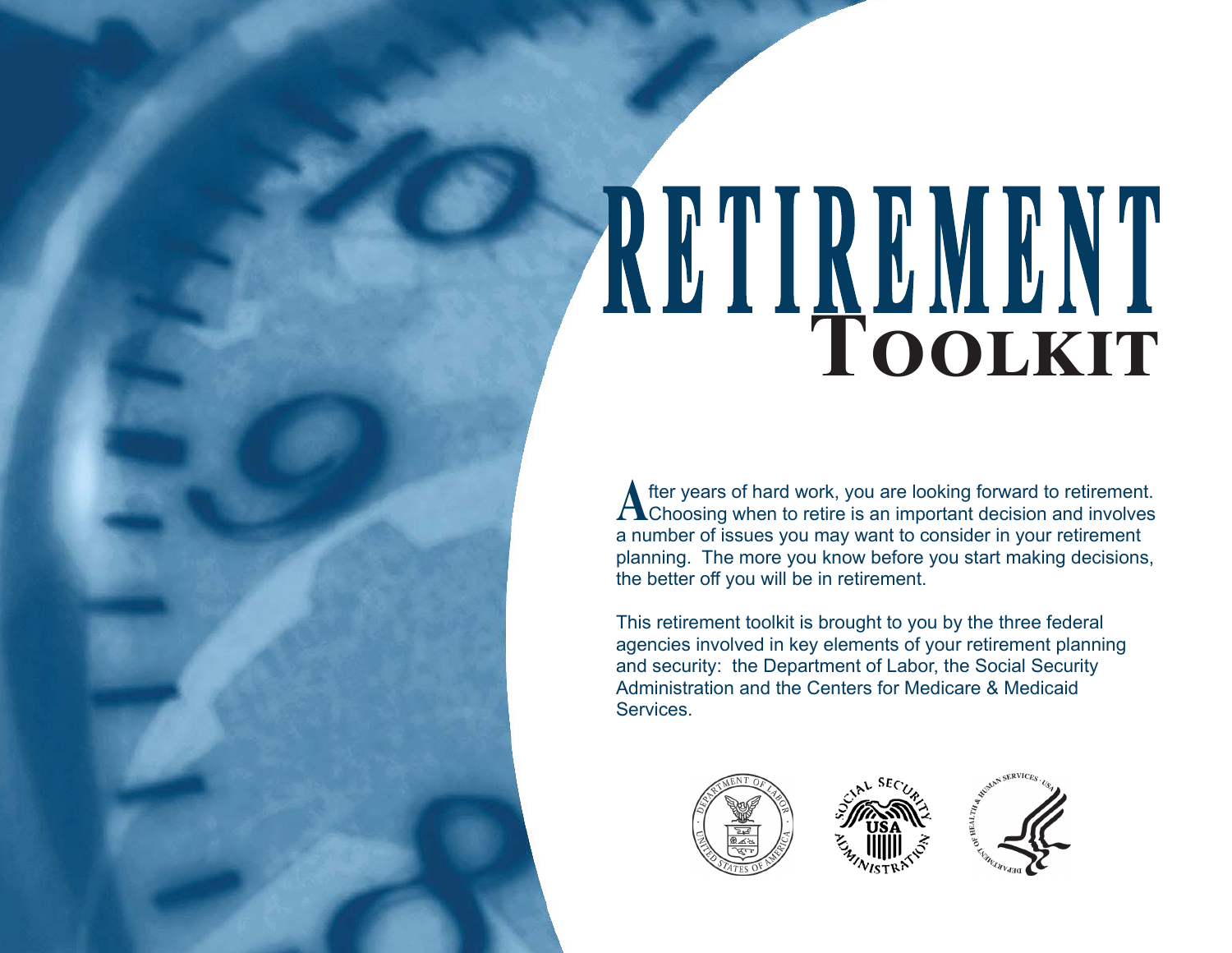The toolkit includes a list of publications and interactive tools to help in your planning, plus information on how to contact us with your specific questions. It is important to start early and be well informed so you can make timely decisions and, if necessary, make changes while you still have time before retirement. The timeline below can help you plan for the kind of retirement you want.

# **Timeline for Retirement Planning**

| 50                                                                                                                                                                                                                                                                                                                                          | $59\frac{1}{2}$                                                                                                                                                                                                                                                                                                         | 62                                                                                                                                                                                         | 65                                                     | 66                                                                                                                                    | 67                                                                                                                                                                   | 70 | 72                                                                                                                                                                         |
|---------------------------------------------------------------------------------------------------------------------------------------------------------------------------------------------------------------------------------------------------------------------------------------------------------------------------------------------|-------------------------------------------------------------------------------------------------------------------------------------------------------------------------------------------------------------------------------------------------------------------------------------------------------------------------|--------------------------------------------------------------------------------------------------------------------------------------------------------------------------------------------|--------------------------------------------------------|---------------------------------------------------------------------------------------------------------------------------------------|----------------------------------------------------------------------------------------------------------------------------------------------------------------------|----|----------------------------------------------------------------------------------------------------------------------------------------------------------------------------|
| Begin making<br>catch-up<br>contributions,<br>an extra<br>amount that<br>those over<br>age 50 can<br>add to $401(k)$<br>and other<br>retirement<br>accounts.<br>Check your<br><b>Social Security</b><br><b>Statement</b><br>online every<br>year for<br>earnings<br>accuracy and<br>to learn what<br>your estimated<br>benefits will<br>be. | No more tax<br>penalties on<br>early withdrawals<br>from employer-<br>provided<br>retirement<br>savings plans<br>such as $401(k)$<br>plans and<br>other individual<br>retirement<br>accounts, but<br>leaving money in<br>means more time<br>for it to grow.<br>Also, withdrawals<br>will be taxed as<br>regular income. | Earliest age<br>to collect<br><b>Social Security</b><br>retirement<br>benefits;<br>however,<br>claiming<br>before the<br>full retirement<br>age results in<br>reduced monthly<br>benefits. | Sign up for<br>Medicare and<br><b>Medicare Part D.</b> | <b>Receive</b><br>Social<br><b>Security full</b><br>benefits,<br>depending<br>on your<br>birth year.<br>Credits, which<br>and age 70. | <b>Earn Social Security</b><br><b>Delayed Retirement</b><br>increase monthly<br>benefits for each<br>month claiming is<br>delayed between the<br>full retirement age |    | <b>Start taking</b><br>minimum<br>withdrawals from<br>most retirement<br>accounts by this<br>age; otherwise,<br>you may be<br>charged heavy<br>penalties in the<br>future. |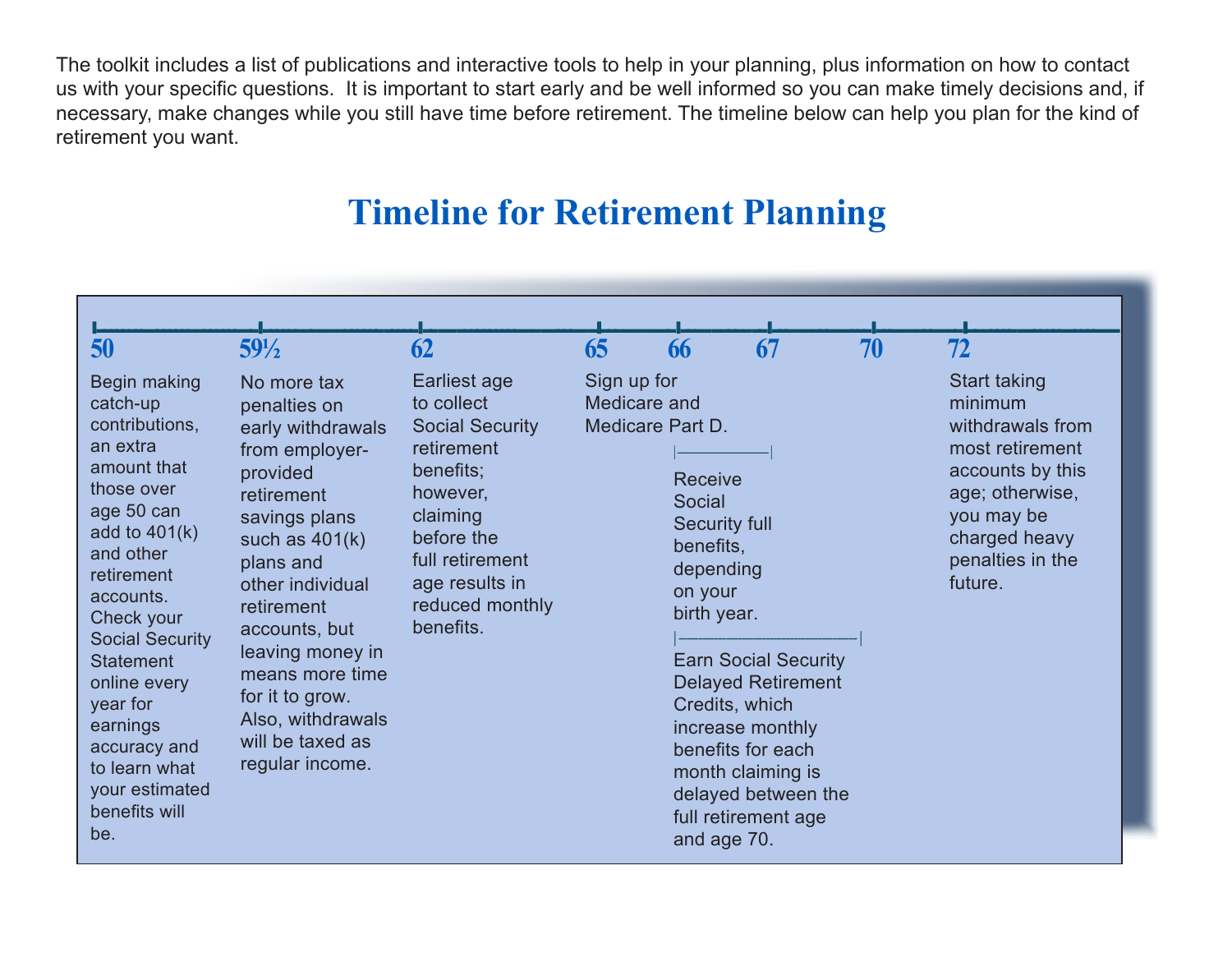### **Retirement Saving Plans**

Your employer's retirement savings plan is an essential part of your future financial security. If you have a 401(k) or other retirement savings plan at work, sign up and contribute all you can. If your employer also contributes to the plan, sometimes as a matching contribution, find out how much the employer match is and how much you need to contribute to get all of it. As noted in the timeline, at age 50, you can begin making catch-up contributions to save even more for retirement. Don't touch your retirement savings. The longer you leave the money there, the more time it has to grow. If you take money out too early, before age 59½, not only do you lose principal and interest but you may have to pay a tax penalty. At age 72, you will need to start taking a certain amount out, called a required minimum distribution, or risk paying a penalty. If you reached 70½ before 2020, you may have a required minimum distribution for 2021 even though you're not yet 72.

It is also important to understand how your plan works and what benefits you will receive. Learn about the different features or provisions of your plan. Ask your plan administrator, human resource office, or employer for information. Also learn about the rights and responsibilities you have under the federal law that governs your plan, the Employee Retirement Income Security Act (ERISA).

While you are working, take a look at how much you have saved for retirement, how much you might receive in Social Security benefits, and what other assets you have. Also, look at your current expenses and think about what they will be in retirement. For instance, your work-related costs will likely go down, while health care costs likely will increase. Starting now can help you make changes while there is time before you retire to make up any savings gap or adjust your goals. Also remember to check your plan at least once a year to see if you need to make changes to stay on track to a secure retirement. Routinely monitoring your online account and information is also one of the basic steps you can take to reduce the cybersecurity risk of fraud or loss to your retirement account.

If your plan is a 401(k) or similar type plan, your individual benefit statement should include two illustrations of your account balance as a stream of estimated monthly lifetime payments. You can use the illustrations of your account balance as monthly payments in retirement to help you prepare for retirement.

### **Social Security**

Choosing when to begin receiving Social Security benefits is an important part of deciding when to retire. If you choose to start receiving benefits when you reach full retirement age, you will receive your full benefit. If you delay claiming benefits beyond full retirement age, you can earn credits that increase your monthly benefit by about eight percent for each year you delay claiming, up to age 70. If you start collecting Social Security benefits before you reach full retirement age, your benefits will be reduced by up to 30 percent, depending on when your benefits start.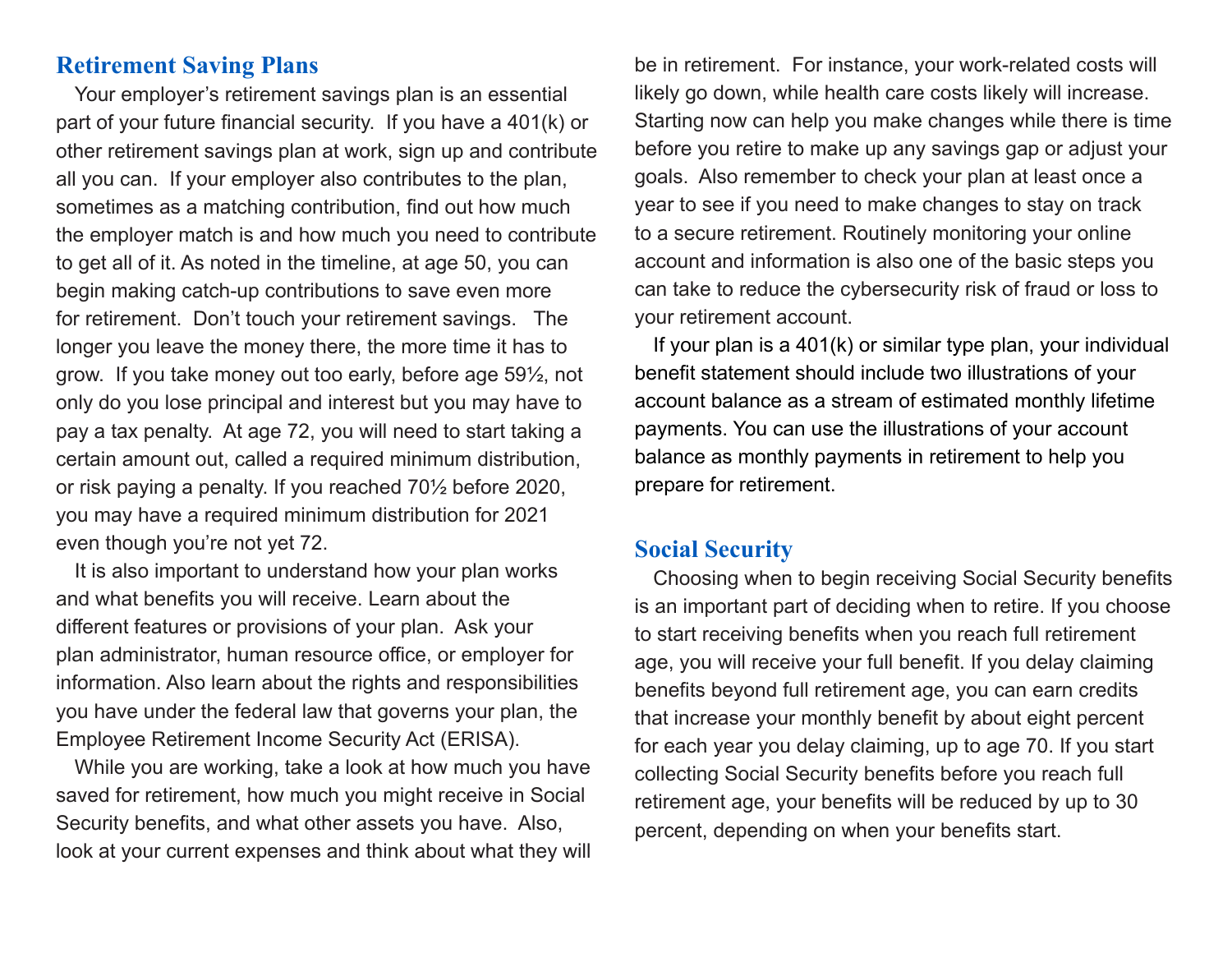Social Security's full retirement age depends on the year in which you were born. If you were born between 1943 and 1954, your full retirement age is 66. If you were born between 1955 and 1959, your full retirement age increases gradually until it reaches age 67 for those born in 1960 or later.

If you claim benefits before your full retirement age and continue to work, your income will be subject to the retirement earnings test and your benefits could be reduced if your earnings exceed a certain limit. However, once you reach full retirement age, your monthly benefit will be increased permanently to account for any months in which benefits were reduced. The retirement earnings test no longer applies after you attain your full retirement age and your benefit will not be reduced no matter how much you earn. Once you claim benefits, your benefits will be adjusted annually to reflect the increase, if any, in the cost-of-living.

# **Medicare**

### **Parts A & B**

If you're already getting Social Security benefits, you'll automatically get Medicare Part A (Hospital Insurance) and Medicare Part B (Medical Insurance) starting the first day of the month you turn 65. If your 65th birthday is on the first day of the month, Part A and Part B will start the first day of the prior month. Medicare will mail you a Medicare card and general information before the date you become eligible.

People under 65 with certain disabilities who've been entitled to Social Security disability benefits for 24 months are enrolled in Medicare automatically. People of any age who have End-Stage Renal Disease (ESRD), also qualify for Medicare, but must file an application to enroll.

In most cases, you usually don't pay a monthly premium for Part A coverage if you or your spouse paid Medicare taxes while working. However, Medicare Part B is a voluntary program that will normally require you to pay a monthly premium. If you don't want to keep Part B, you must follow the directions when you get your Medicare card to let Medicare know you don't want it. Otherwise, keep your card and you'll be charged the Part B premium.

If you aren't receiving Social Security benefits by age 65 and you want to enroll in Medicare, you should contact Social Security and sign up during your Initial Enrollment Period. In most cases, this is the seven-month period that starts three months before the month you turn 65, includes the month you turn 65, and ends three months after the month you turn 65.

**Important:** In most cases, if you don't sign up for Medicare Part B when you're first eligible, you may have to pay a late enrollment penalty for as long as you have Medicare coverage.

If you're covered under a group health plan based on your or your spouse's current employment, you should contact your employer benefits administrator to see if it might be best to postpone Part B enrollment until you or your spouse retires. This decision will depend on how your insurance works with Medicare. Once your employment ends, you'll have an eight-month Special Enrollment Period in which to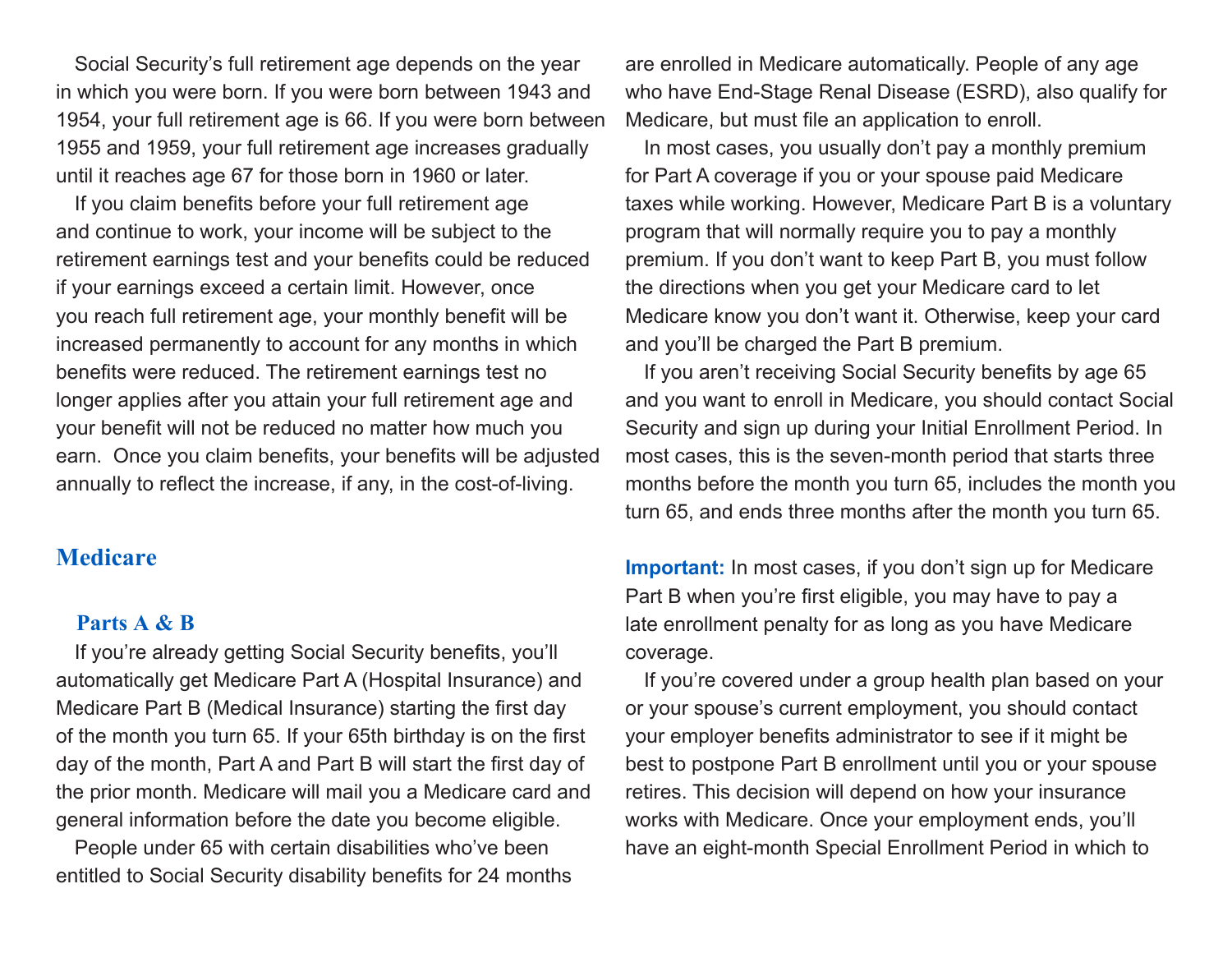sign up for Part B. You won't have to pay a penalty if you sign up during this period.

**Note:** These eligibility rules are general and apply to people who are nearing their 65th birthday. Visit **[Medicare's](http://www.medicare.gov)  [website](http://www.medicare.gov)** to learn about eligibility rules for other situations.

# **Parts C & D**

You must have Medicare Parts A **and** B to join a Medicare Advantage Plan (Part C). You must have Part A **or** B to get Medicare prescription drug coverage (Part D).

There are specific times when you can sign up for Medicare Advantage (Part C) and Medicare prescription drug coverage (Part D), or make changes to coverage you already have:

- **1.** When you first become eligible for Medicare
- **2.** Between October 15–December 7 each year.
- **3.** Medicare Advantage Open Enrollment Period— January 1-March 31 each year. If you enrolled in a Medicare Advantage Plan during your Initial Enrollment Period, you can change to another Medicare Advantage Plan (with or without drug coverage) or go back to Original Medicare (with or without a drug plan) within the first 3 months you have Medicare.
- Special Enrollment Period. **4.** Under certain circumstances that qualify you for a

**Important:** To avoid paying a Part D late enrollment penalty, you'll need to sign up for Part D when you first become eligible for Medicare or you'll need to show proof of creditable drug coverage if you join the plan later. Creditable prescription drug coverage is coverage that's expected to pay, on average, at least as much as Medicare's standard prescription drug coverage. Your current employer health plan tells you each year if your drug coverage is creditable coverage.

# **Elder Rights and Protection against Fraud and Abuse**

Elder abuse, including financial exploitation and fraud, is a growing problem. Financial exploitation can take many forms, including cashing checks without permission; misusing or stealing money or possessions; coercing or deceiving an older person into signing a legal document; and the improper use of conservatorship, guardianship, or power of attorney. Concerned individuals who spot the warning signs of a possible problem can call state and local agencies for help.

# **Additional Information on:**

# **Retirement savings plans, pensions, and health plans**

## **[Taking the Mystery Out Of Retirement Planning](https://www.dol.gov/sites/dolgov/files/EBSA/about-ebsa/our-activities/resource-center/publications/taking-the-mystery-out-of-retirement-planning.pdf) –**

This publication assists individuals who are within 15 years of retirement to calculate their income, savings, and likely expenses in retirement in order to understand how much more they need to save. [Also available in Spanish.](https://www.dol.gov/sites/dolgov/files/EBSA/about-ebsa/our-activities/resource-center/publications/taking-the-mystery-out-of-retirement-planning-spanish.pdf)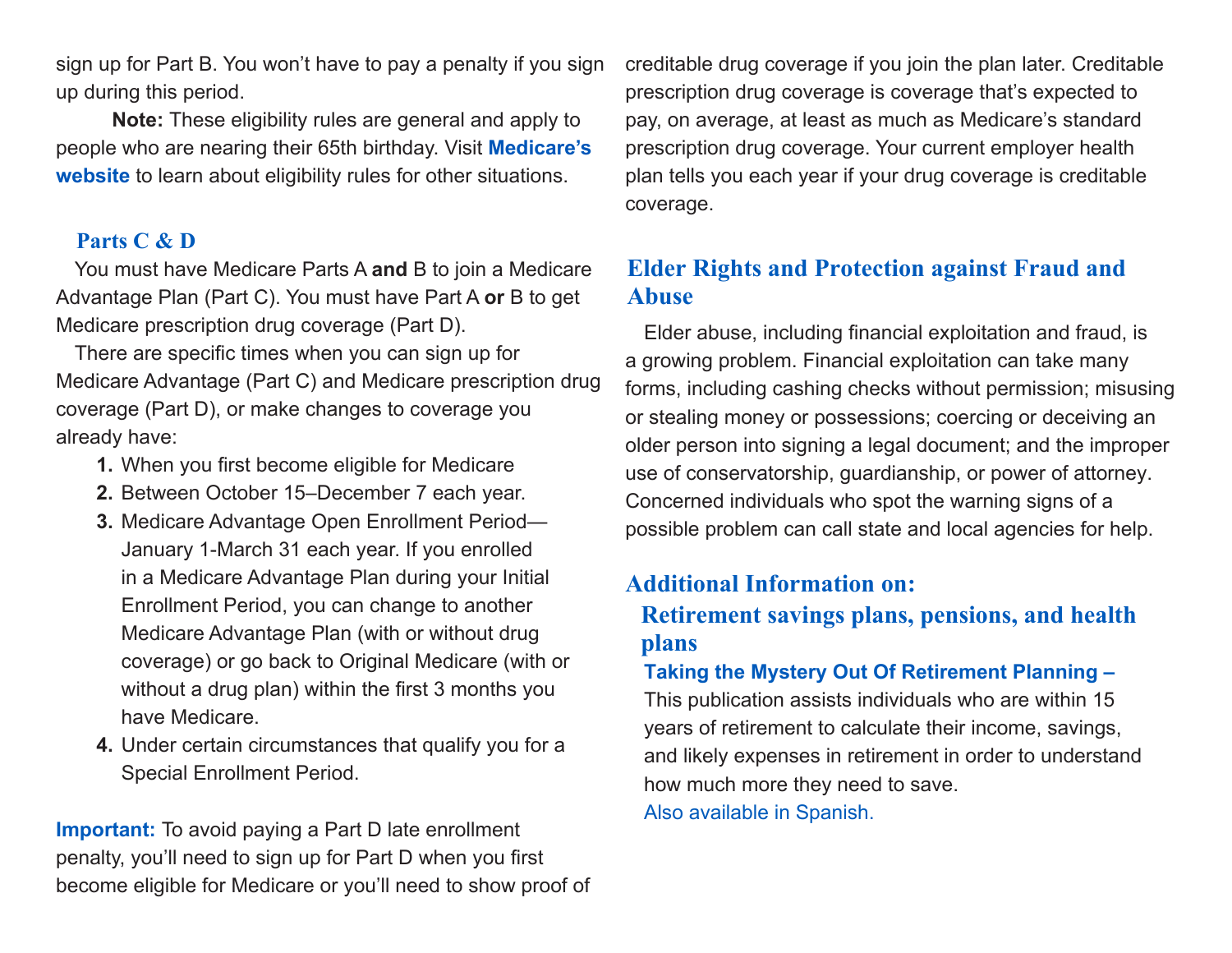### **[Savings Fitness: A Guide to Your Money and Your](https://www.dol.gov/sites/dolgov/files/EBSA/about-ebsa/our-activities/resource-center/publications/savings-fitness.pdf)**

**[Financial Future](https://www.dol.gov/sites/dolgov/files/EBSA/about-ebsa/our-activities/resource-center/publications/savings-fitness.pdf) –** This financial planning tool provides an easy-to-follow process for setting goals and priorities, as well as how to include a secure retirement as part of an overall financial plan.

[Also available in Spanish.](https://www.dol.gov/sites/dolgov/files/EBSA/about-ebsa/our-activities/resource-center/publications/savings-fitness-spanish.pdf) 

### **[Top 10 Ways to Prepare for Retirement](https://www.dol.gov/sites/dolgov/files/EBSA/about-ebsa/our-activities/resource-center/publications/top-10-ways-to-prepare-for-retirement.pdf) –** This

publication provides 10 steps to help you get started preparing for retirement. [Also available in Spanish.](https://www.dol.gov/sites/dolgov/files/EBSA/about-ebsa/our-activities/resource-center/publications/top-10-ways-to-prepare-for-retirement-spanish.pdf) 

**[Women and Retirement Savings](https://www.dol.gov/sites/dolgov/files/EBSA/about-ebsa/our-activities/resource-center/publications/women-and-retirement-savings.pdf) –** This publication gives helpful tips for women. [Also available in Spanish.](https://www.dol.gov/sites/dolgov/files/EBSA/about-ebsa/our-activities/resource-center/publications/women-and-retirement-savings-spanish.pdf)

 [Also available in Spanish.](https://www.dol.gov/sites/dolgov/files/EBSA/about-ebsa/our-activities/resource-center/publications/filing-a-claim-for-your-retirement-benefits-spanish.pdf) **Filing a [Claim for Your Retirement Benefits](https://www.dol.gov/sites/dolgov/files/EBSA/about-ebsa/our-activities/resource-center/publications/filing-a-claim-for-your-retirement-benefits.pdf) –** This publication describes the plan's obligations and briefly explains the procedures and timelines for filing a claim for retirement benefits.

### **[What You Should Know About Your Retirement Plan](https://www.dol.gov/sites/dolgov/files/EBSA/about-ebsa/our-activities/resource-center/publications/what-you-should-know-about-your-retirement-plan.pdf)**

 [Also available in Spanish.](https://www.dol.gov/sites/dolgov/files/EBSA/about-ebsa/our-activities/resource-center/publications/what-you-should-know-about-your-retirement-plan-spanish.pdf) **–** This booklet helps you understand your retirement plan and explains what information you should review periodically and where to go for help with questions.

**[Can the Retiree Health Benefits Provided by Your](https://www.dol.gov/sites/dolgov/files/EBSA/about-ebsa/our-activities/resource-center/publications/can-the-retiree-health-benefits-be-cut.pdf)  [Employer Be Cut?](https://www.dol.gov/sites/dolgov/files/EBSA/about-ebsa/our-activities/resource-center/publications/can-the-retiree-health-benefits-be-cut.pdf) – This publication explains how** some employer-provided health care plans can carry over to retirement. It is important to understand how secure those benefits are.

**[A Look at 401\(k\) Plan Fees](https://www.dol.gov/sites/dolgov/files/EBSA/about-ebsa/our-activities/resource-center/publications/a-look-at-401k-plan-fees.pdf) –** More and more employees are investing in their futures through 401(k) plans. The publication highlights the most common fees to help 401(k) plan participants to make informed investment decisions.

**[Life Changes Require Health Choices...Know Your](https://www.dol.gov/sites/dolgov/files/EBSA/about-ebsa/our-activities/resource-center/publications/life-changes-require-health-choices.pdf)  [Benefit Options](https://www.dol.gov/sites/dolgov/files/EBSA/about-ebsa/our-activities/resource-center/publications/life-changes-require-health-choices.pdf) –** This booklet addresses marriage, divorce, loss of a spouse, and other life events that may require changes in your health coverage. [Also available in Spanish.](https://www.dol.gov/sites/dolgov/files/EBSA/about-ebsa/our-activities/resource-center/publications/life-changes-require-health-choices-spanish.pdf) 

**[Work Changes Require Health Choices – Protect](https://www.dol.gov/sites/dolgov/files/EBSA/about-ebsa/our-activities/resource-center/publications/work-changes-require-health-choices.pdf)  [Your Rights](https://www.dol.gov/sites/dolgov/files/EBSA/about-ebsa/our-activities/resource-center/publications/work-changes-require-health-choices.pdf) –** This booklet addresses retirement, job loss, and other work events that may require changes in your health coverage.

[Also available in Spanish.](https://www.dol.gov/sites/dolgov/files/EBSA/about-ebsa/our-activities/resource-center/publications/work-changes-require-health-choices-spanish.pdf)

### **[QDROs – Qualified Domestic Relations Orders](https://www.dol.gov/sites/dolgov/files/EBSA/about-ebsa/our-activities/resource-center/publications/qdros.pdf) –**

This publication provides information about the division of a participant's interest in a retirement plan during separation, divorce, and other domestic relations proceedings.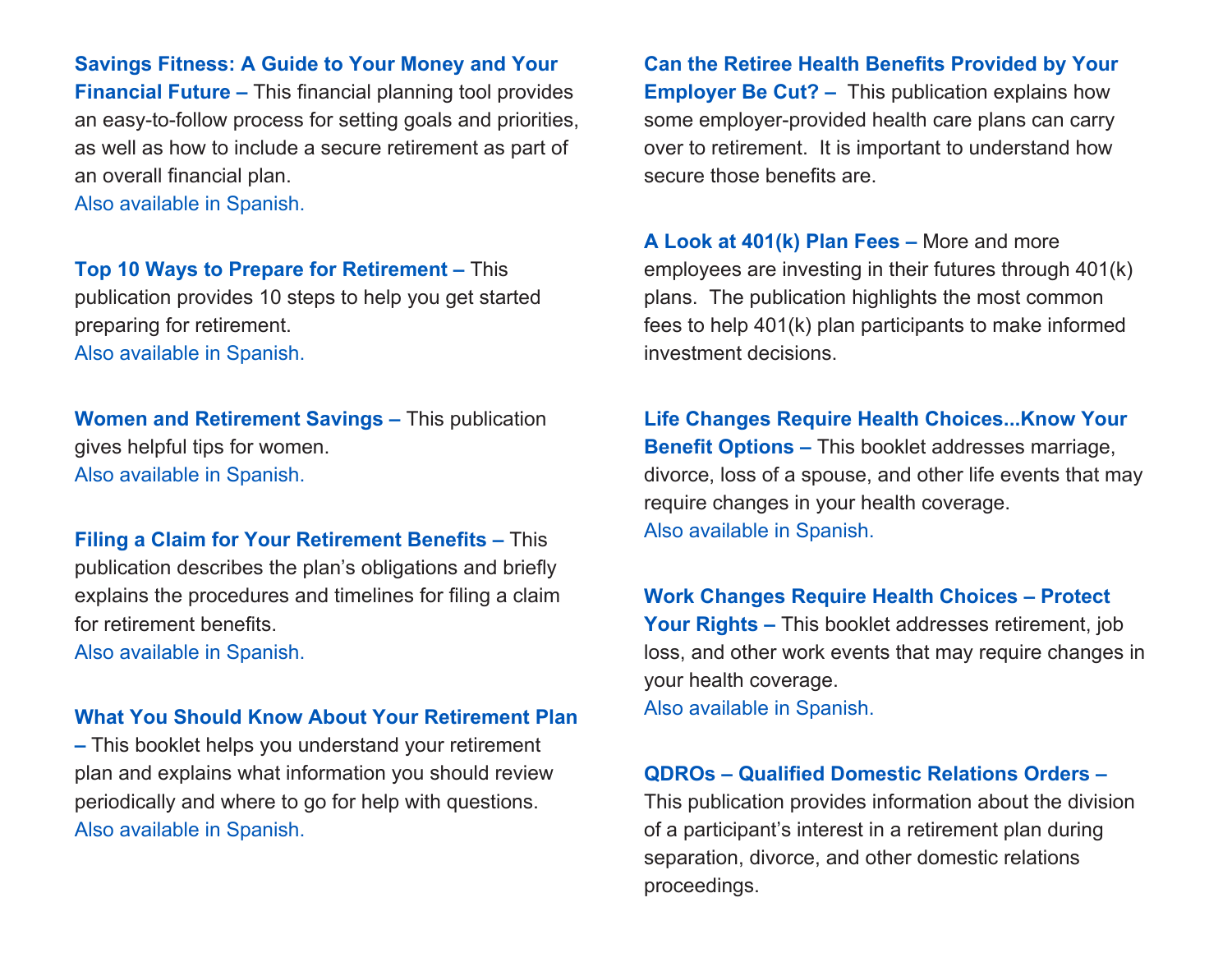**[Online Security Tips](https://www.dol.gov/sites/dolgov/files/ebsa/key-topics/retirement-benefits/cybersecurity/online-security-tips.pdf)** – Basic steps you can take to reduce cybersecurity risks of fraud or loss to your retirement account.

### **Social Security Benefits**

**[Retirement Benefits](http://www.socialsecurity.gov/pubs/EN-05-10035.pdf) –** This publication provides an overview of Social Security and Medicare benefits. [Also available in Spanish](http://www.socialsecurity.gov/pubs/ES-05-10935.pdf).

**[What Every Woman Should Know](https://www.ssa.gov/pubs/EN-05-10127.pdf) - Social Security** plays an important role in providing economic security for women. This publication provides information about eligibility for Social Security retirement, disability, divorced spouse, and widow's benefits. [Also available in Spanish.](http://www.socialsecurity.gov/pubs/ES-05-10927.pdf) 

**[When To Start Receiving Retirement Benefits](http://www.socialsecurity.gov/pubs/EN-05-10147.pdf) –** This publication explains your options in deciding when to retire and how that decision affects the benefits you will receive for the rest of your life. [Also available in Spanish.](http://www.socialsecurity.gov/pubs/ES-05-10148.pdf) 

**[How Work Affects Your Benefits](http://www.socialsecurity.gov/pubs/EN-05-10069.pdf) –** This publication explains the earnings limit for people who are under the full retirement age when they apply for retirement benefits and continue to work and get benefits. [Also available in Spanish.](http://www.socialsecurity.gov/pubs/ES-05-10969.pdf)

**[Windfall Elimination Provision](http://www.socialsecurity.gov/pubs/EN-05-10045.pdf) –** This publication explains how your retirement benefit may be reduced if you worked for an employer, such as a government agency, who did not withhold Social Security taxes from your salary.

**[Government Pension Offset](http://www.socialsecurity.gov/pubs/EN-05-10007.pdf) –** This publication explains that if you receive a pension from a federal, state, or local government based on work where you did not pay Social Security taxes, your Social Security spouse's or widow's or widower's benefits may be reduced.

**[mySocial Security](http://www.socialsecurity.gov/myaccount) –** Your personal online **"mySocial Security"** account is a valuable source of information at each stage of your life, from your working years through retirement. While working, you can use it to access your Social Security Statement.

**[Estimate your retirement benefits](https://www.ssa.gov/benefits/retirement/estimator.html) –** The Retirement Estimator is tied to your Social Security earnings record and provides highly accurate benefit estimates for those nearing retirement age. The Estimator is interactive, allowing the user to compare different retirement options. [Also available in Spanish](http://www.socialsecurity.gov/espanol/jubilacion2/calculadora.html).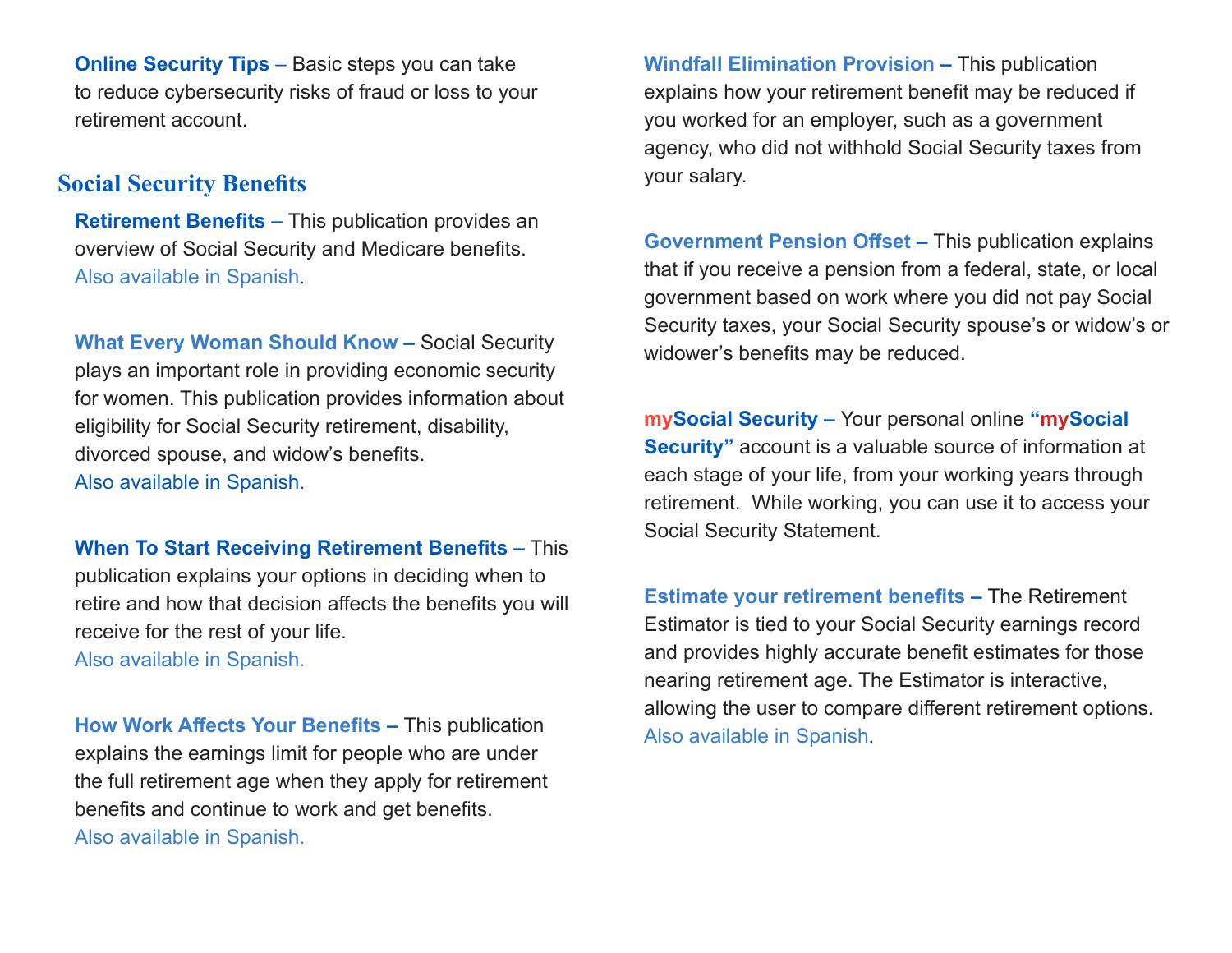**[Retirement Benefits Website](http://www.socialsecurity.gov/retire2)** – This retirement website provides detailed information about your Social Security benefits under current law. It also points out things you may want to consider as you prepare for the future.

[Also available in Spanish.](http://www.socialsecurity.gov/espanol/jubilacion2)

**[Apply Online for Retirement Benefits](www.socialsecurity.gov/retireonline) –** When you are ready to apply for retirement benefits, apply online from the comfort of your home or office. It's easy and secure. Just fill in the answers to the application questions and select the "Submit Now" button at the end to send us the application.

### **[Multilanguage Gateway](http://www.socialsecurity.gov/multilanguage)**

Many of our publications also are available in more than a dozen other languages. Please visit our Multilanguage Gateway to learn more.

# **Medicare Benefits**

**[Medicare \(SSA Publication No. 05-10043\)](http://www.socialsecurity.gov/pubs/EN-05-10043.pdf) –** This booklet provides basic information about what Medicare is, who is covered, and some of the options you have for choosing Medicare coverage. [Also available in Spanish.](http://www.socialsecurity.gov/pubs/ES-05-10943.pdf)

**[Medicare & You \(Publication No. CMS-10050\)](http://www.medicare.gov/Pubs/pdf/10050-Medicare-and-You.pdf) –** This general guide provides more information on the benefits available under Medicare and the eligibility periods. It is mailed to individuals after they enroll in Medicare. An updated version is mailed each fall.

[Also available in Spanish.](http://www.medicare.gov/Pubs/pdf/10050-S-Medicare-and-You.pdf) 

### **[Enrolling in Medicare Part A & Part B](http://www.medicare.gov/Pubs/pdf/11036-Enrolling-Part-A-Part-B.pdf)**

**[\(Publication No. CMS-11036\) –](http://www.medicare.gov/Pubs/pdf/11036-Enrolling-Part-A-Part-B.pdf)** Learn more about enrollment in Medicare Part A and B, including who can sign up, when you can sign up, and how the timing can affect your costs. [Also available in Spanish.](http://www.medicare.gov/Pubs/pdf/11036-S-Enrolling-Part-A-Part-B.pdf)

**[Get Help with Your Medicare Costs](http://www.medicare.gov/Pubs/pdf/10126-Getting-Help-With-Your-Medicare-Costs.pdf) –** To get help with Medicare costs, you must be on Medicare, have limited income and resources, and reside in one of the 50 states or the District of Columbia. [Also available in Spanish.](http://www.medicare.gov/Pubs/pdf/10126-S-Get-Help-With-Medicare-Cost.pdf)

### **[Extra Help with Medicare Prescription Drug Plan](http://www.socialsecurity.gov/medicare/prescriptionhelp)**

**[Costs](http://www.socialsecurity.gov/medicare/prescriptionhelp) –** To get help with Medicare prescription drug plan costs, you must be on Medicare, have limited income and resources, and reside in one of the 50 states or the District of Columbia. [Also available in Spanish.](http://www.socialsecurity.gov/espanol/medicare-es/medicamentos)